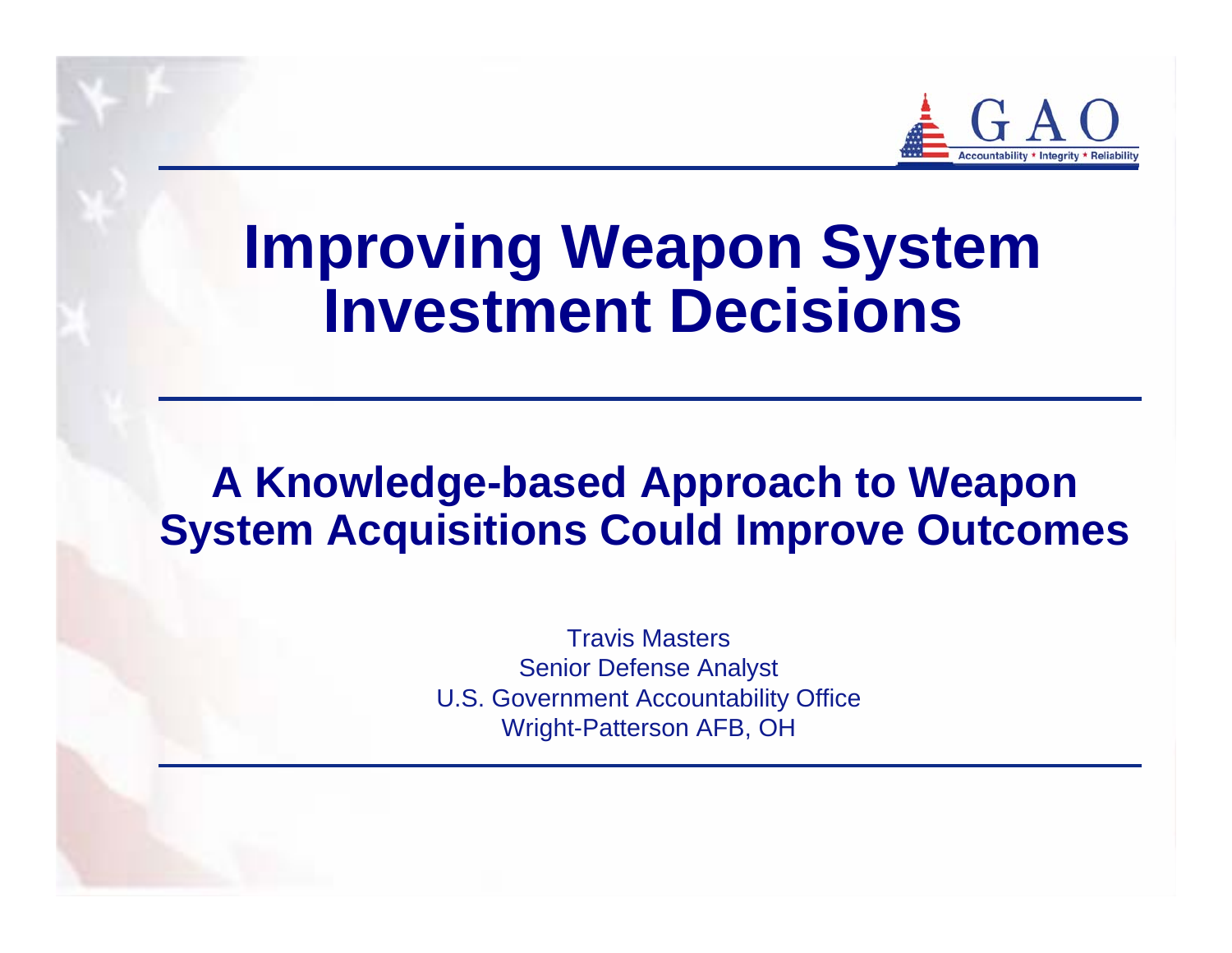

# **DOD Framework vs. Knowledge-based Best Practices Model**

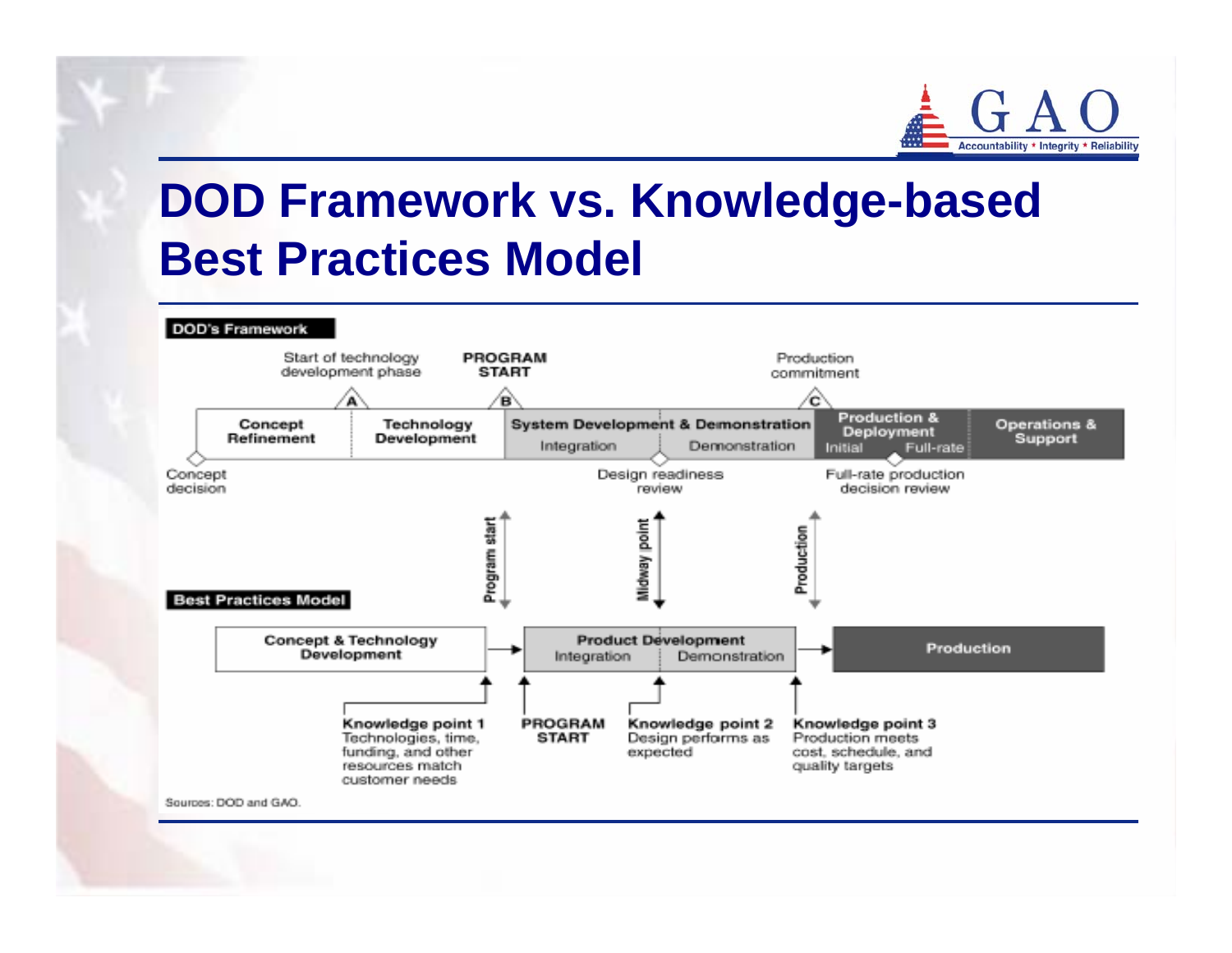

#### **Major Determinant Of Program Outcomes Is The Level Of Knowledge Attained At Key Junctures**

*Knowledge Point 1:* At milestone B, a match is achieved between the user's needs and the developer's resources (indicator: technology readiness level)

*Knowledge Point 2:* At critical design review, the product design demonstrates its ability to meet user needs and is stable (indicator: % of engineering drawings released)

*Knowledge Point 3:* At milestone C, it is demonstrated that the product can be produced within cost, schedule, and quality targets (indicator: % of key processes in statistical control)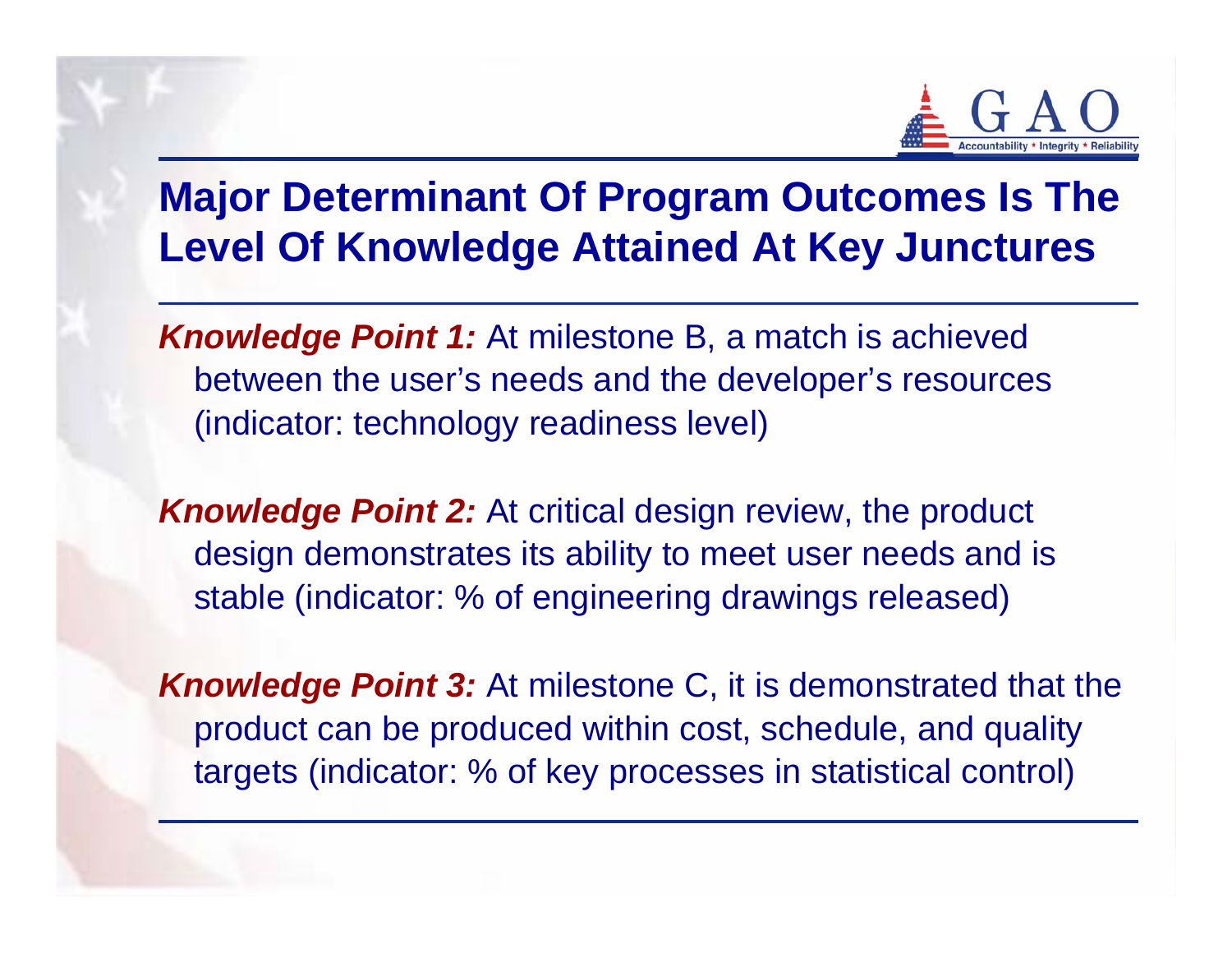

### **Making a Business Case that a Product Can Be Developed Within Resource Constraints**

At milestone B programs should present a business case that provides evidence that:

(1)Warfighter needs are valid and can be met with chosen concept, and

(2)The chosen concept can be developed and produced within resources-technologies, funding, design knowledge, and time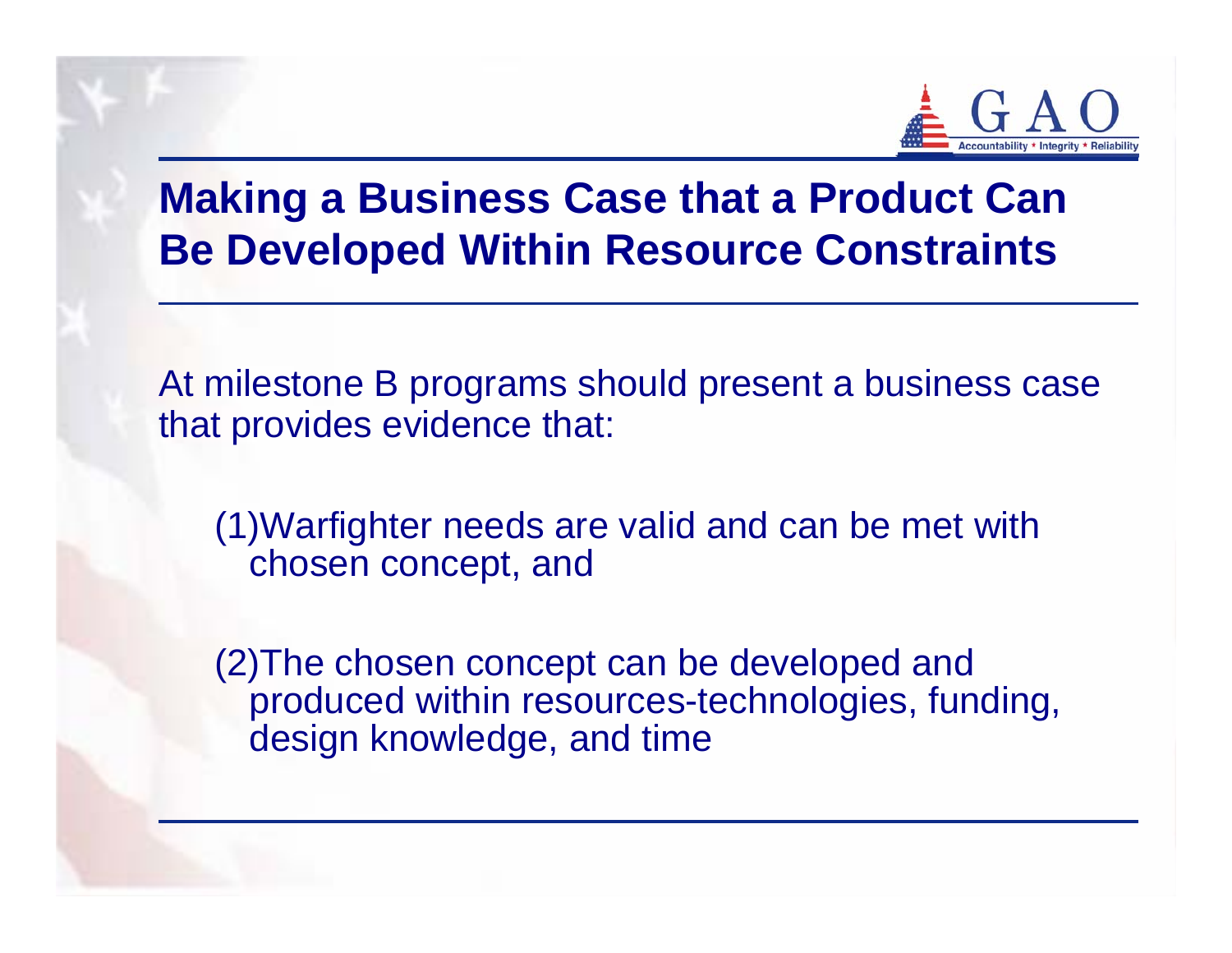

### **Resolving Gaps Between Requirements and Resources Before Program Start**

Early systems engineering enables a developer to identify and resolve gaps between resources and requirements before product development begins



Source: GAO.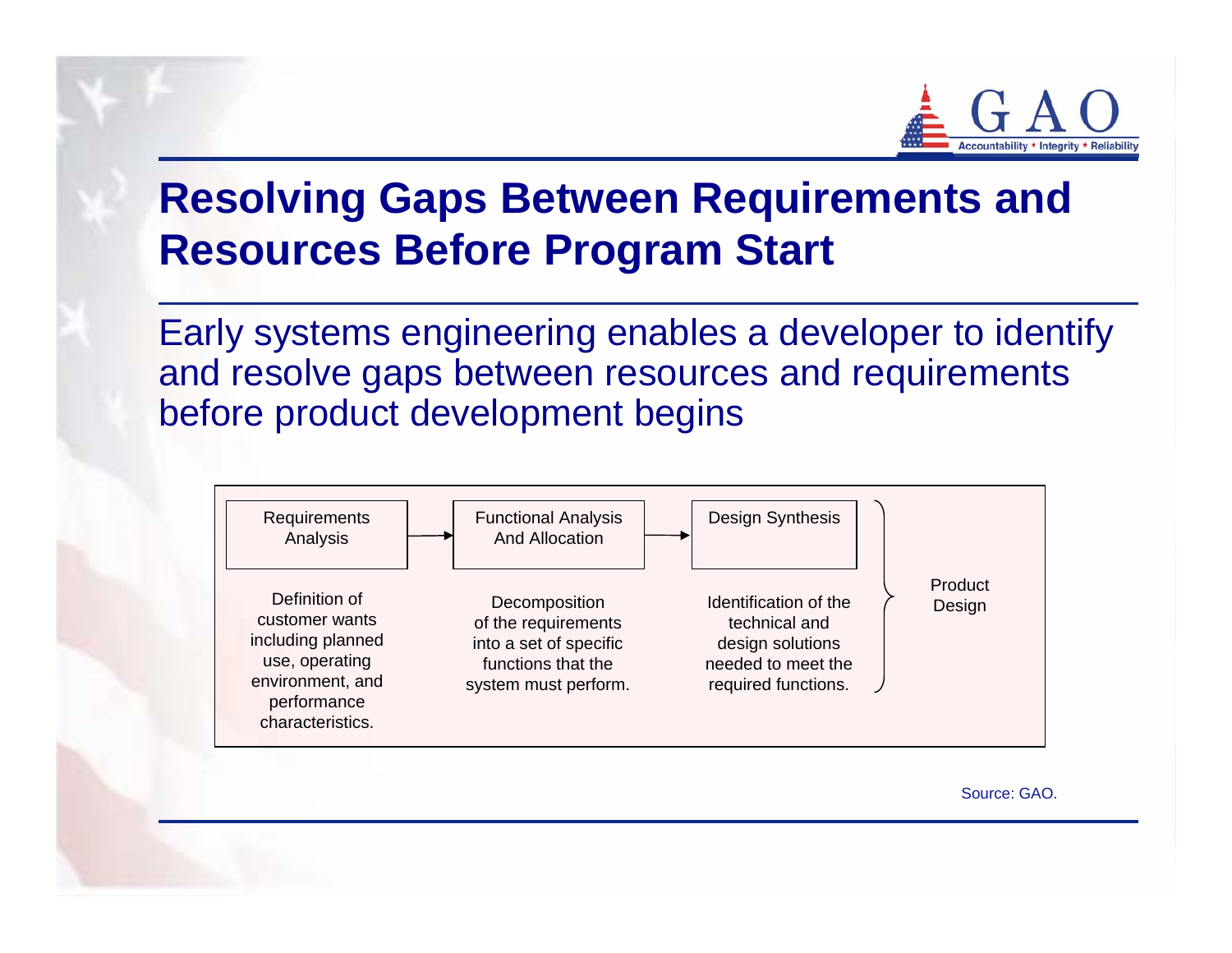

#### **DOD Programs Continue to Experience Cost and Schedule Problems**



**Months** 



Average schedule delay in delivering initial capabilities

**FY 2000 Portfolio FY 2005 Portfolio FY 2007 Portfolio**

Source: GAO analysis of DOD data.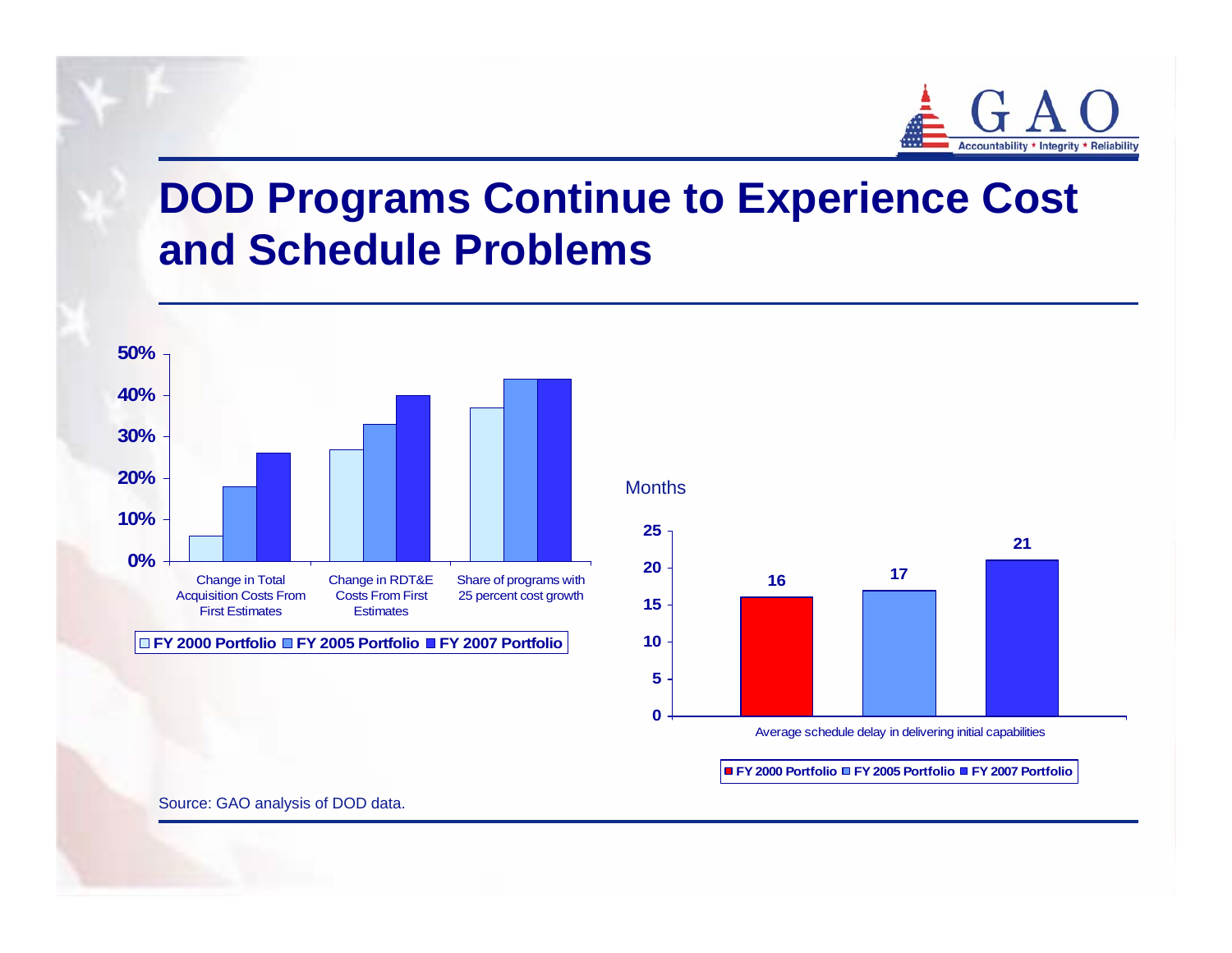

### **GAO Continues to Find That Programs Begin Without Key Knowledge**

- Requirements are not well understood
- Quantum leaps in capability not incremental changes
- Technologies are not mature
- Cost and schedule estimates are overly optimistic
- Program cycle times are too lengthy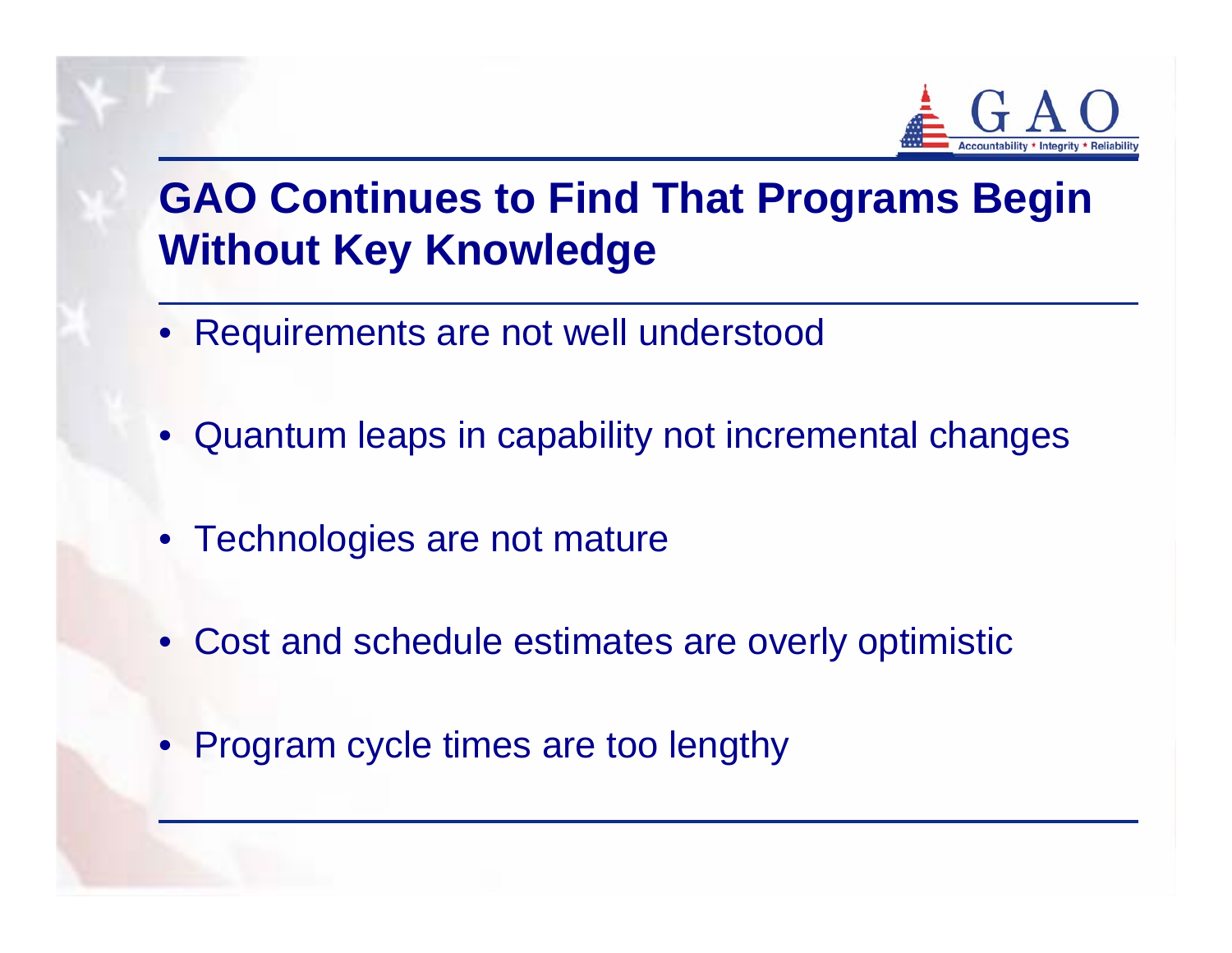

### **Little Evidence of Widespread Adoption of Knowledge-based Acquisition Process**

• DOD's acquisition practices necessary to ensure effective implementation of knowledge-based process are not always followed despite policies and guidance to the contrary.

| Key<br>junctures                    | Development start                   | <b>Design review</b>                                                                       | <b>Production start</b>                                                                                      |
|-------------------------------------|-------------------------------------|--------------------------------------------------------------------------------------------|--------------------------------------------------------------------------------------------------------------|
|                                     | Knowledge point 1                   | Knowledge point 2                                                                          | Knowledge point 3                                                                                            |
| <b>Best</b><br>practices            | Mature all critical<br>technologies | Achieve knowledge point<br>1 on time and complete<br>90 percent of engineering<br>drawings | Achieve knowledge points<br>1 and 2 on time, and have all<br>critical processes under<br>statistical control |
| <b>DOD</b><br>outcomes <sup>a</sup> | 12 percent<br>of programs           | 4 percent of<br>programs                                                                   | 0 percent of<br>programsb                                                                                    |

Source: GAO presentation of DOD data.

a Not all programs provided information for each knowledge point or had passed through all three key junctures. b In our assessment of two programs, the Light Utility Helicopter and the Joint Cargo Aircraft, are depicted as meeting all three knowledge points when they began at production start. We excluded these two programs from our analysis because they were based on commercially available products and we did not assess their knowledge attainment with our best practices metrics.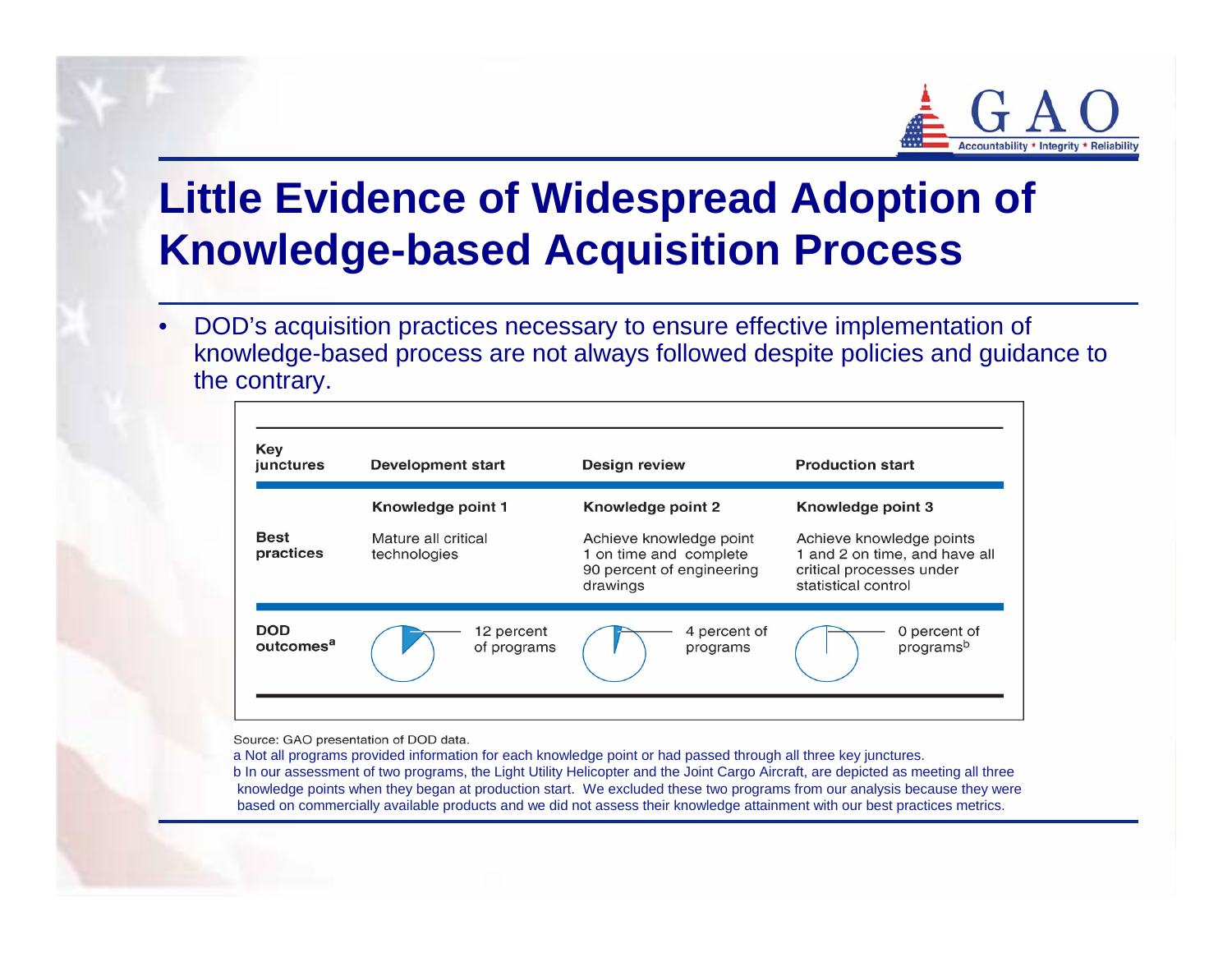

### **GAO's Review of the Acquisition Decision Support Systems**

GAO has done a lot of work looking at the DAS

Congress directed GAO to initiate a body of work looking at the funding and requirements processes and how they could support better program outcomes

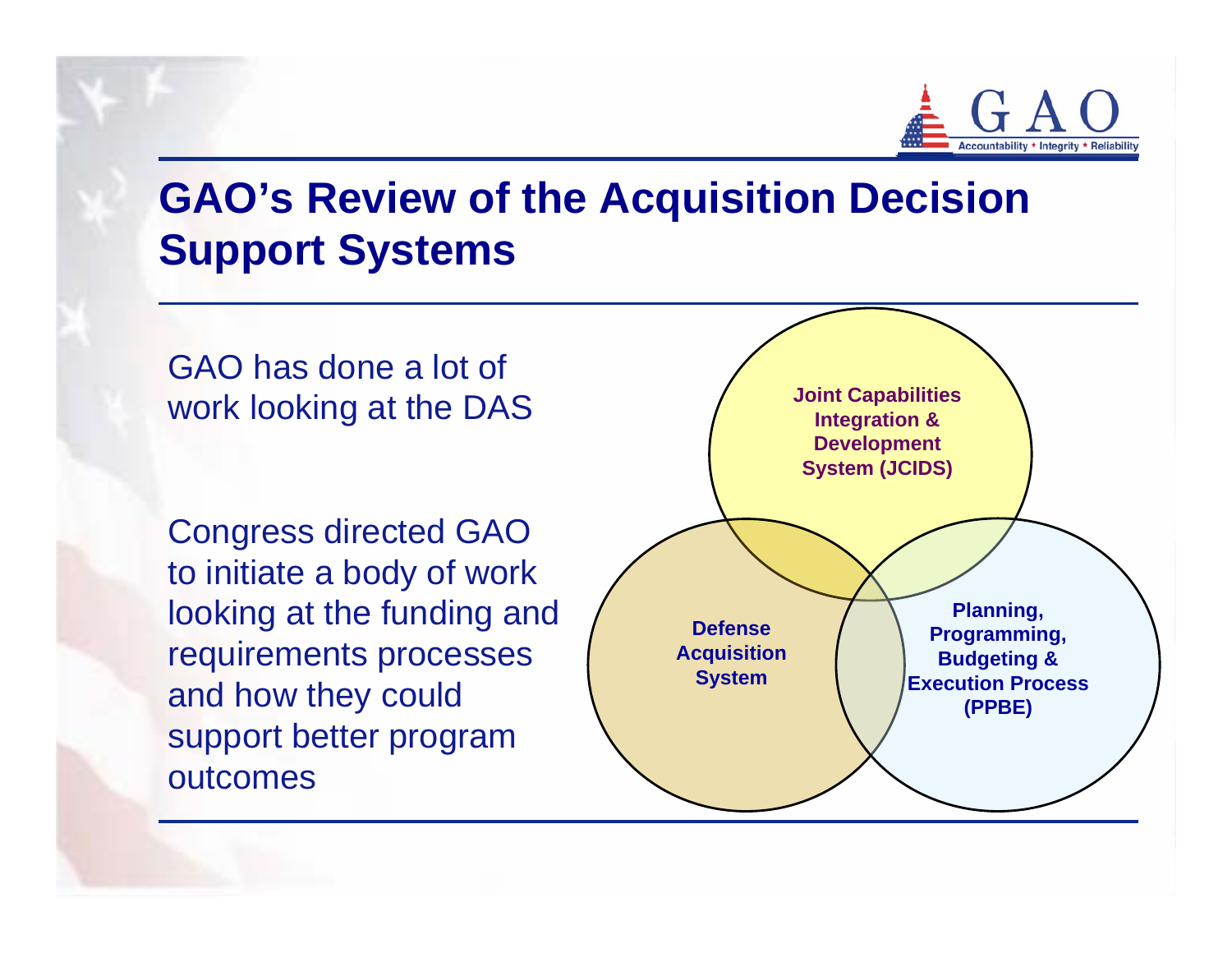

### **Portfolio Management: A Successful Commercial Model**

- Each investment must be viewed from an enterprise level as contributing to the collective whole, rather than independent and unrelated
	- $\bullet$  Identify and Prioritize Market Opportunities to Lay the Foundation for Achieving the Right Mix of Products
	- Use a Disciplined Process to Identify New Products and Achieve a Balanced Portfolio
	- • Ensure strong governance, committed leadership, empowered decision makers, and effective accountability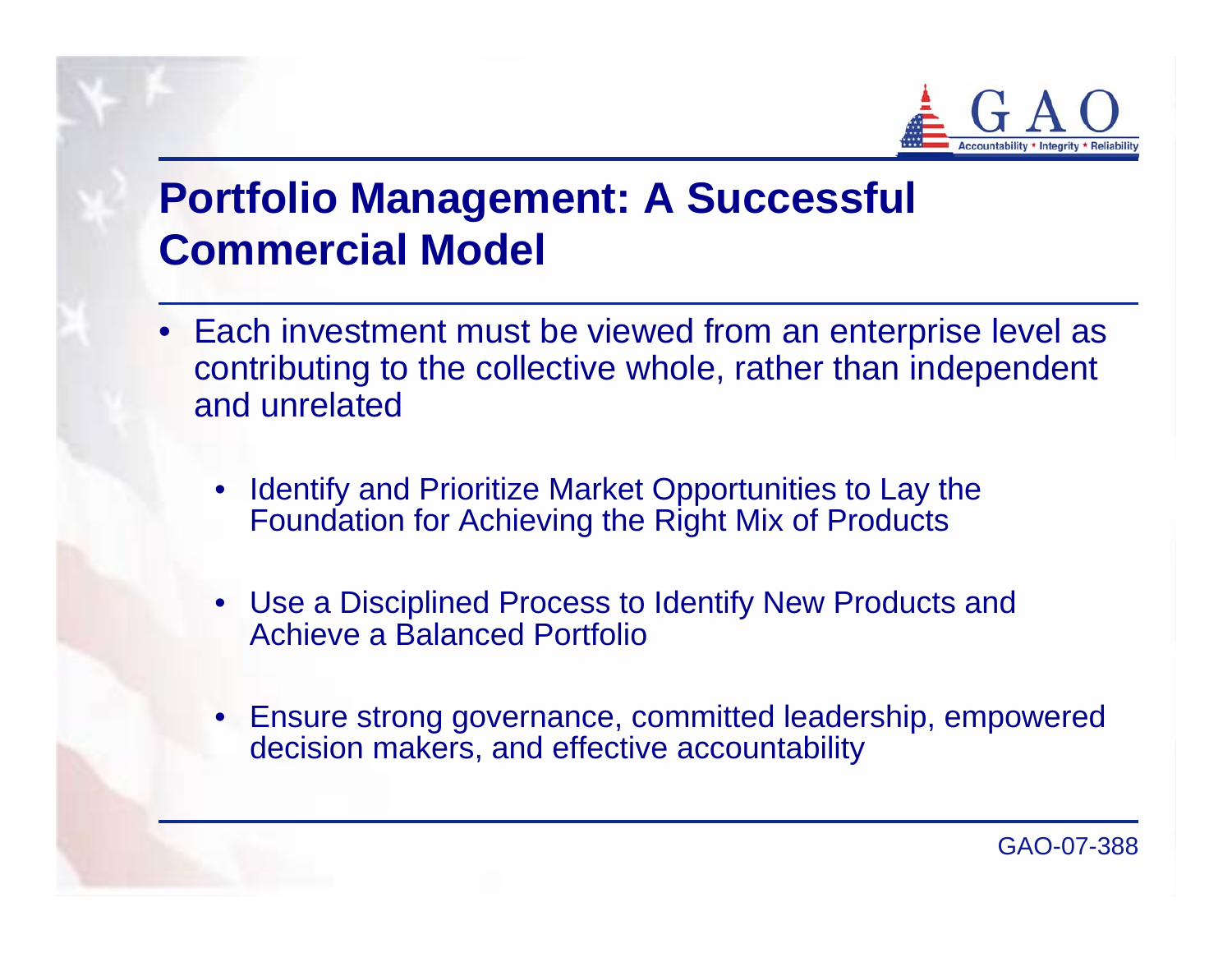

### **The Portfolio Management Funnel**



Source: GAO analysis and presentation of commercial best practices.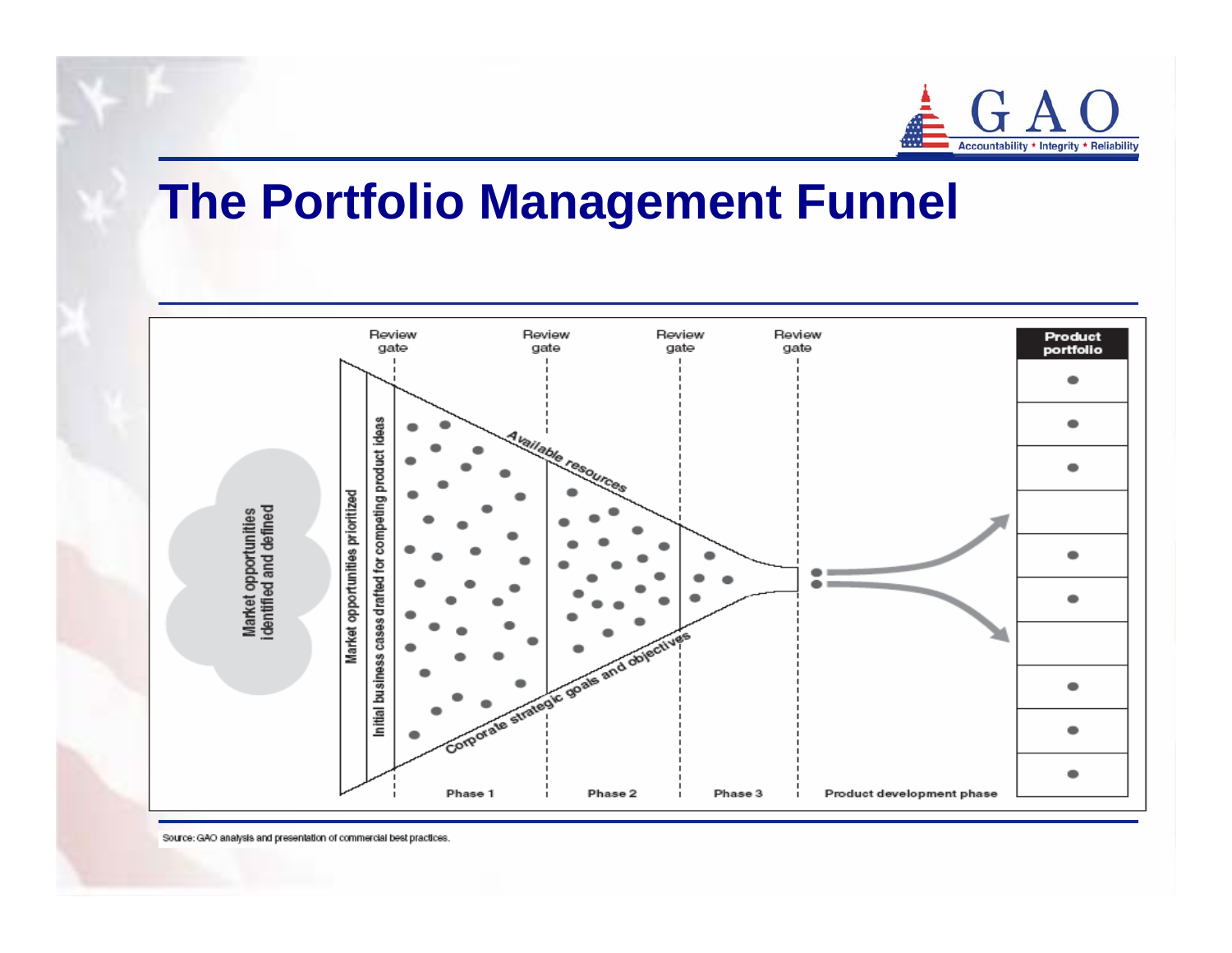

### **DOD's Decision Making Processes are Service-centric and Fragmented**

- Services identify needs and budget for solutions
	- • FCBs don't have the resources to effectively evaluate the service assessments within the context of the broader portfolio
	- FCBs don't have the authority to allocate resources
- Service funding appears to be allocated according to historical percentages
	- •40% AF, 20% Army, 30% Navy, and 10% DOD Wide
- JCIDS, PPBE, and DAS led by different organizations
	- •Joint Staff, USD(AT&L), OSD (PA&E and Comptroller)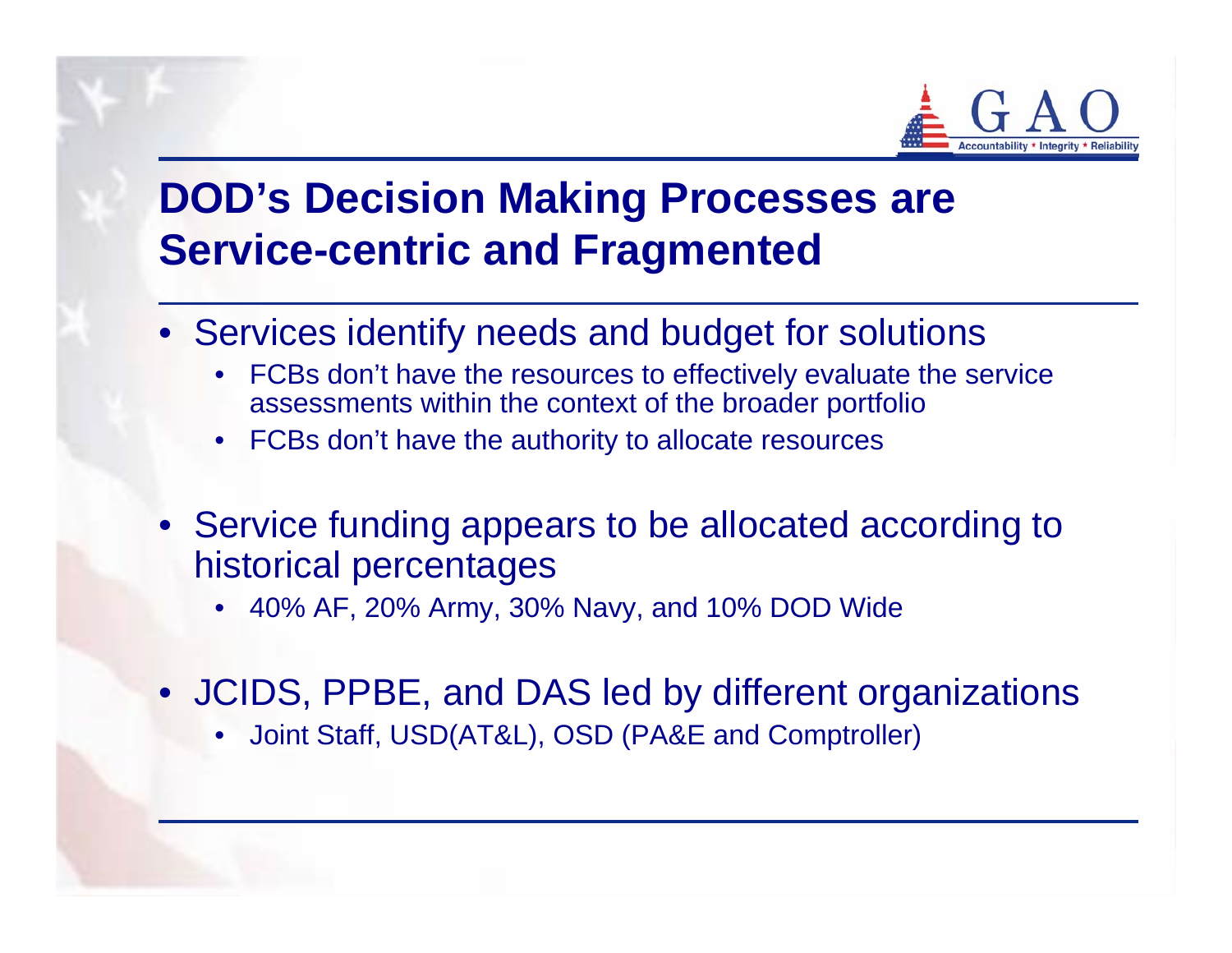

### **Fragmented Processes With Adverse Incentives**

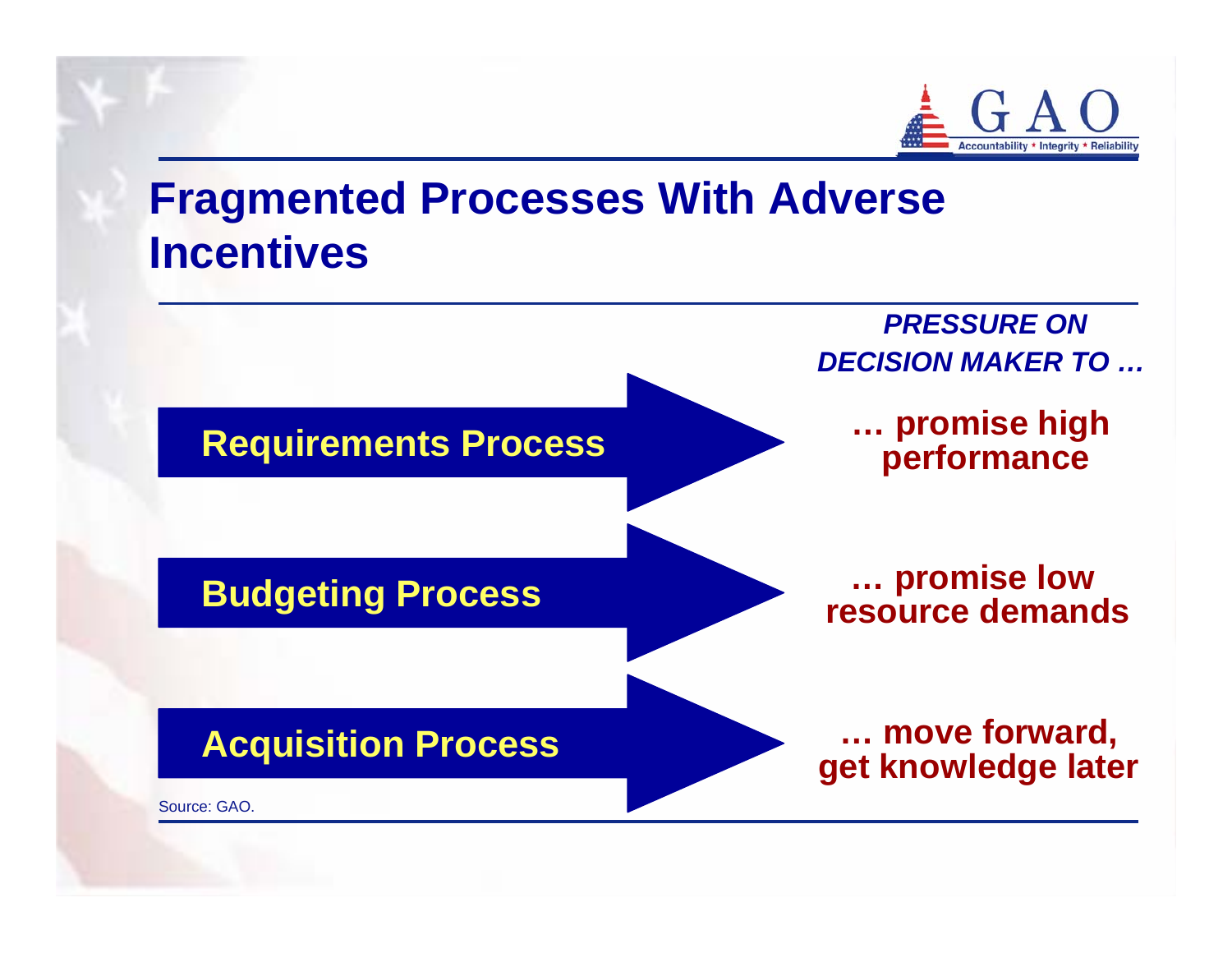

## **DOD Commits to Solutions Early and With Limited Knowledge**

- Review points prior to milestone B are "optional" and typically by-passed
- Key processes are not integrated early to provide insight into cost and feasibility
	- ICDs don't address cost or technical feasibility
	- •AOAs often make the case for a specific solution vs. identifying the preferred solution
- Programs don't have sound business cases
	- •Undefined requirements
	- •Immature technology
	- •Optimistic cost and schedule estimates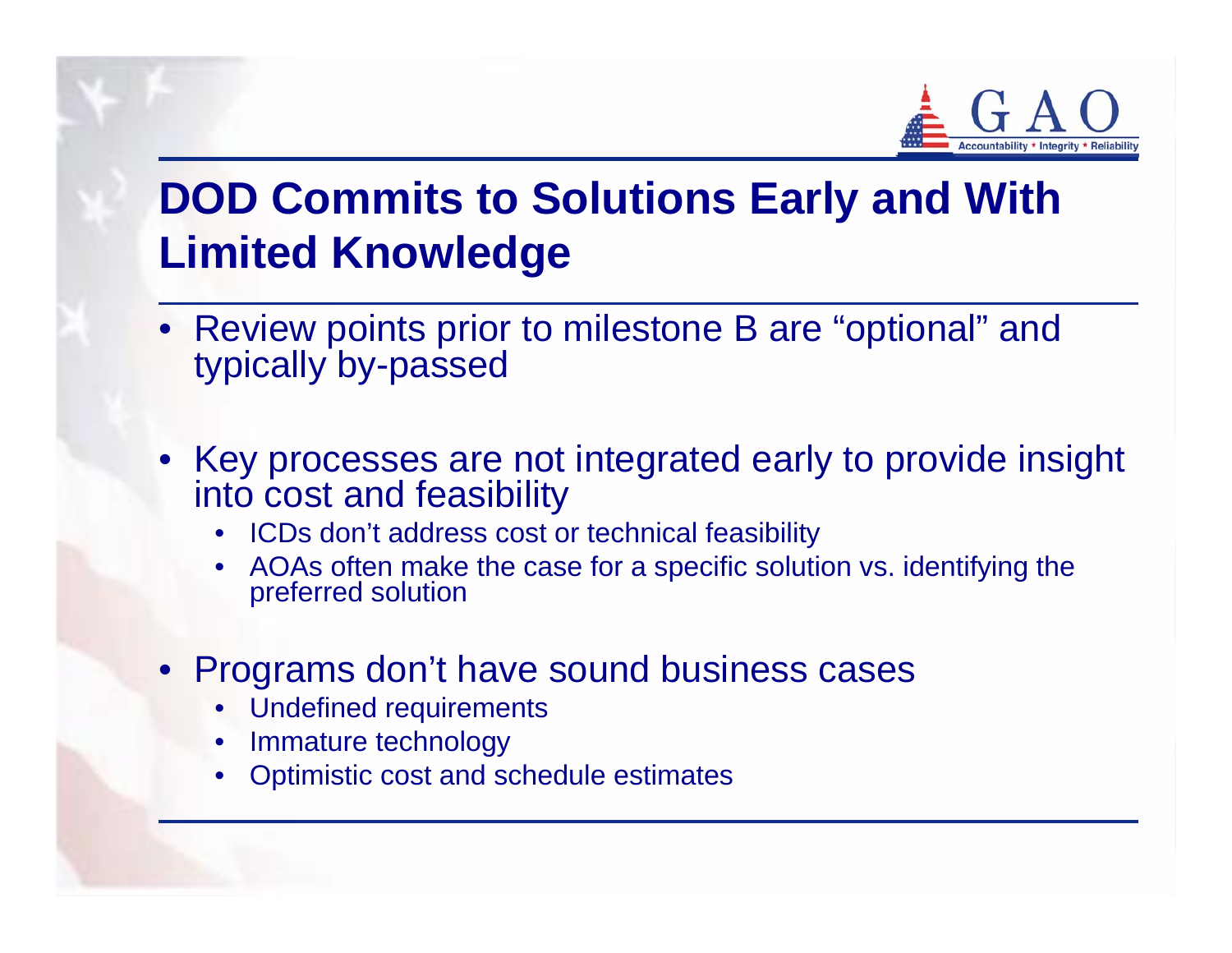

### **DOD's Funding Process Contributes to Poor Acquisition Outcomes**

- Assessed cost and funding data for 20 major acquisition programs, and conducted detailed analysis of five of those programs:
	- •Global Hawk
	- •Joint Strike Fighter (JSF)
	- •Future Combat Systems (FCS)
	- •Warfighter Information Network – Tactical (WIN-T)
	- •Multi-mission Maritime Aircraft (MMA)
- • Leveraged work GAO has been doing in cost estimating and earned value best practices (*GAO Cost Assessment Guidebook*)
- • Leveraged prior best practices work and obtained additional input from several of the companies that contributed to our prior work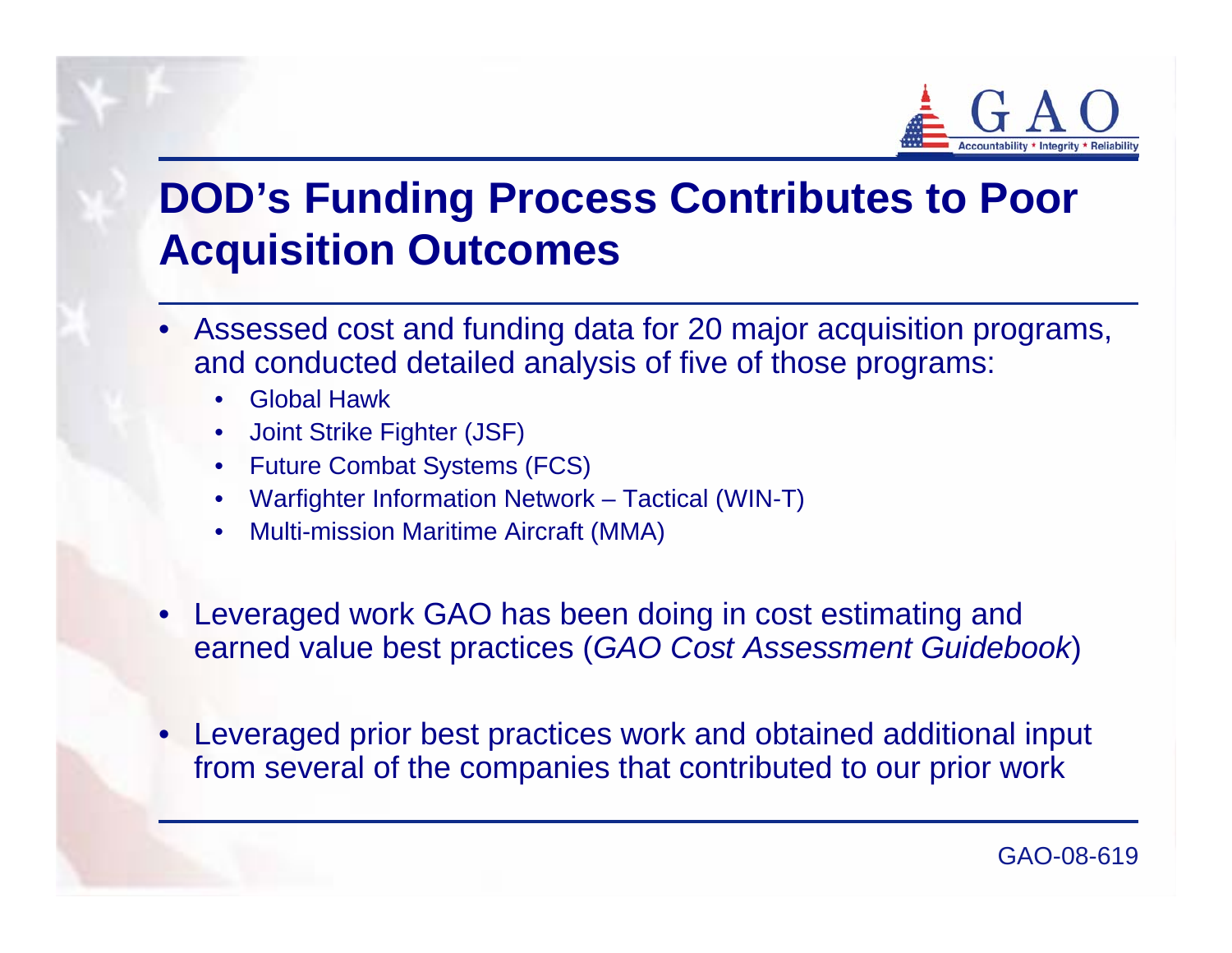

### **Accurate Cost Estimates Are Needed Before Adequate Funding Can Be Allocated**

- Without accurate estimates it is not realistic to assume that funding will be adequate
- Cost estimating best practice is to assess risk and uncertainty and present estimate as range of potential costs
	- •Conduct sensitivity analysis and identify the range of likely costs
	- • Ranges will be "broader" as knowledge is limited but as knowledge is gained (before development begins) the range should "narrow" until
	- • Ranges allow decision makers to make more informed decisions they can test the estimate's reasonableness and decide on what level of funding risk they want to take)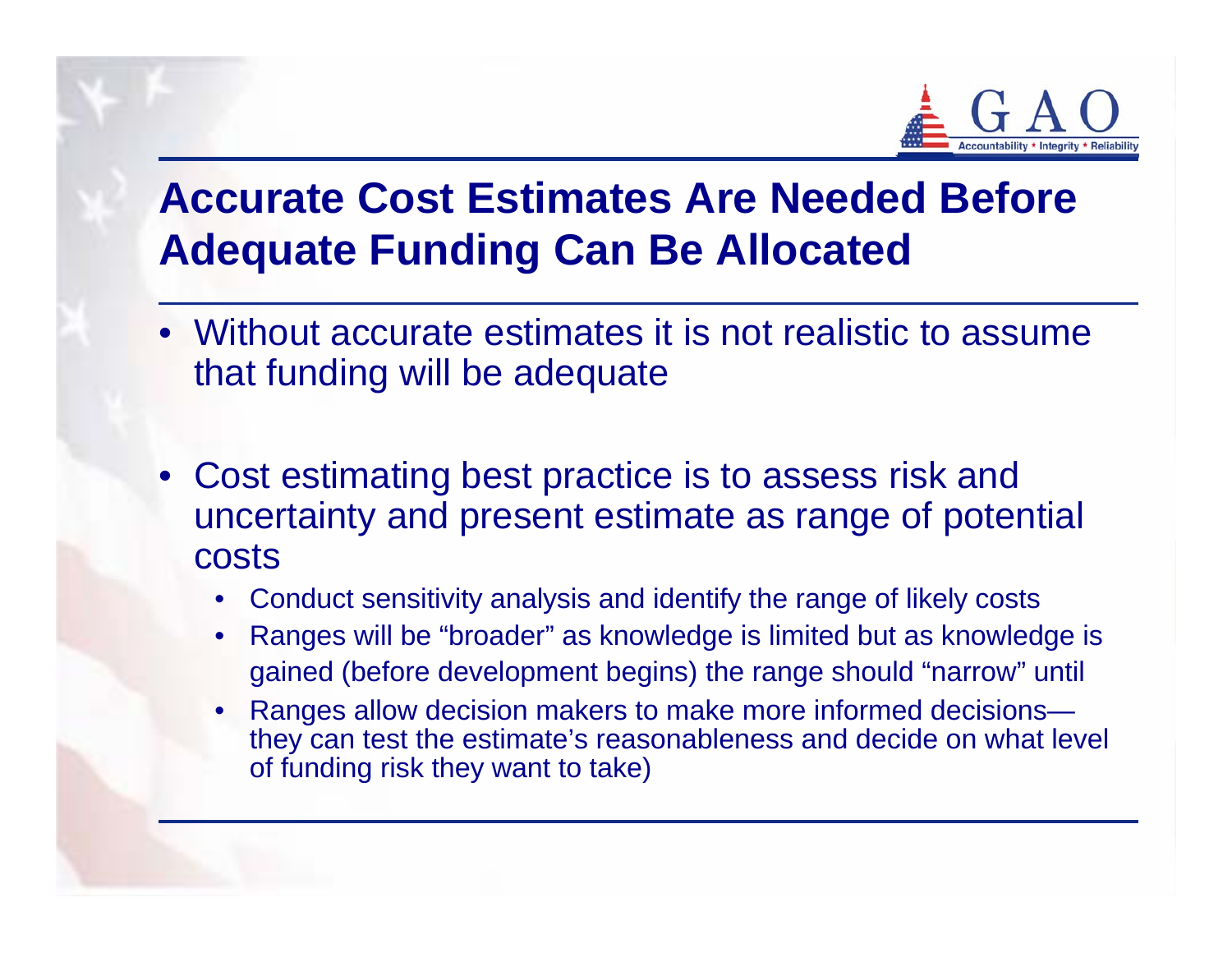

### **The Cone of Uncertainty**



Source: GAO.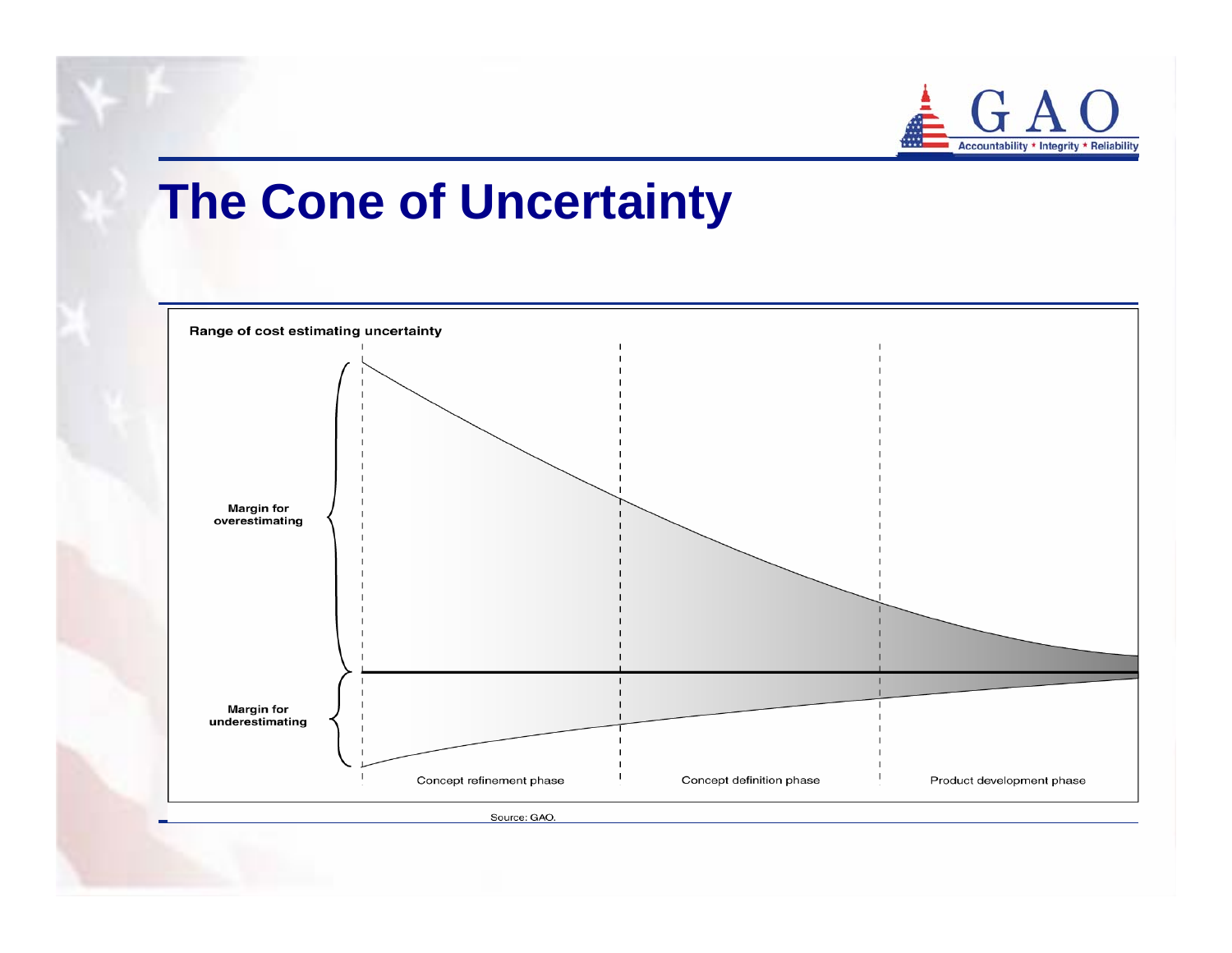

## **Built-in Funding Instability**

- DOD programs often initiate development with funding that does not reflect true costs
	- 75% of the programs we reviewed were under-funded in the FYDP when they began development
	- •The FYDP doesn't cover the entire development program
- DOD makes unplanned and inefficient adjustments to compensate for poor planning / projections
	- Creates / perpetuates instability
	- •Pushes costs into the future
	- •"Robs Peter to pay Paul"
	- •Reduces procurement quantities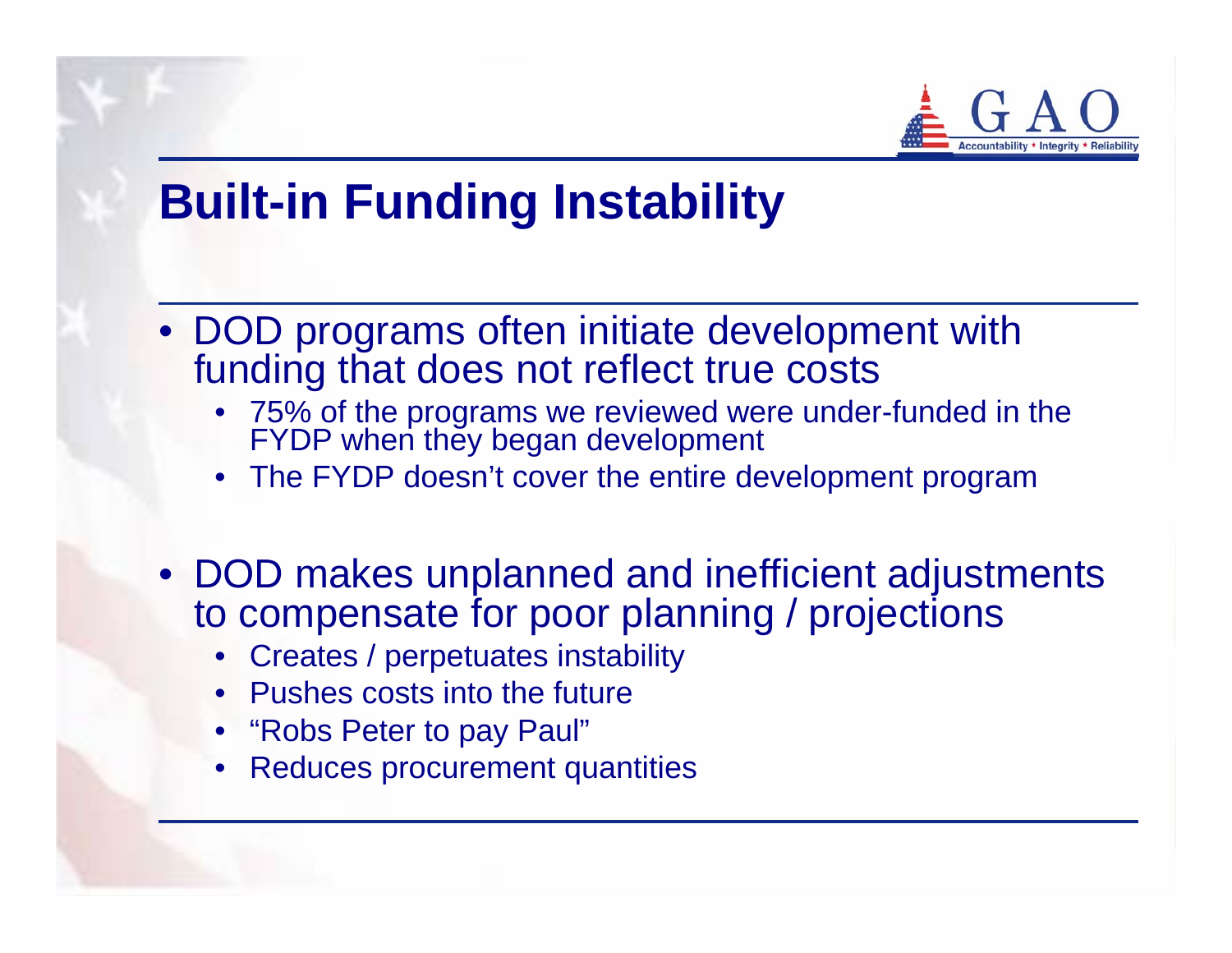

### **Unrealistic Cost Estimates Hinder Accurate Funding Commitments**

- Estimates are often based on limited knowledge about requirements and technologies and optimistic assumptions lack of systems engineering analysis up front
- Our analysis of 20 programs found that both CAIG and Service estimates tended to be too low
- Estimates are presented as point estimates representing "most likely cost" and do not depict risk and uncertainty
- •Program cycle times are longer than the FYDP timeframe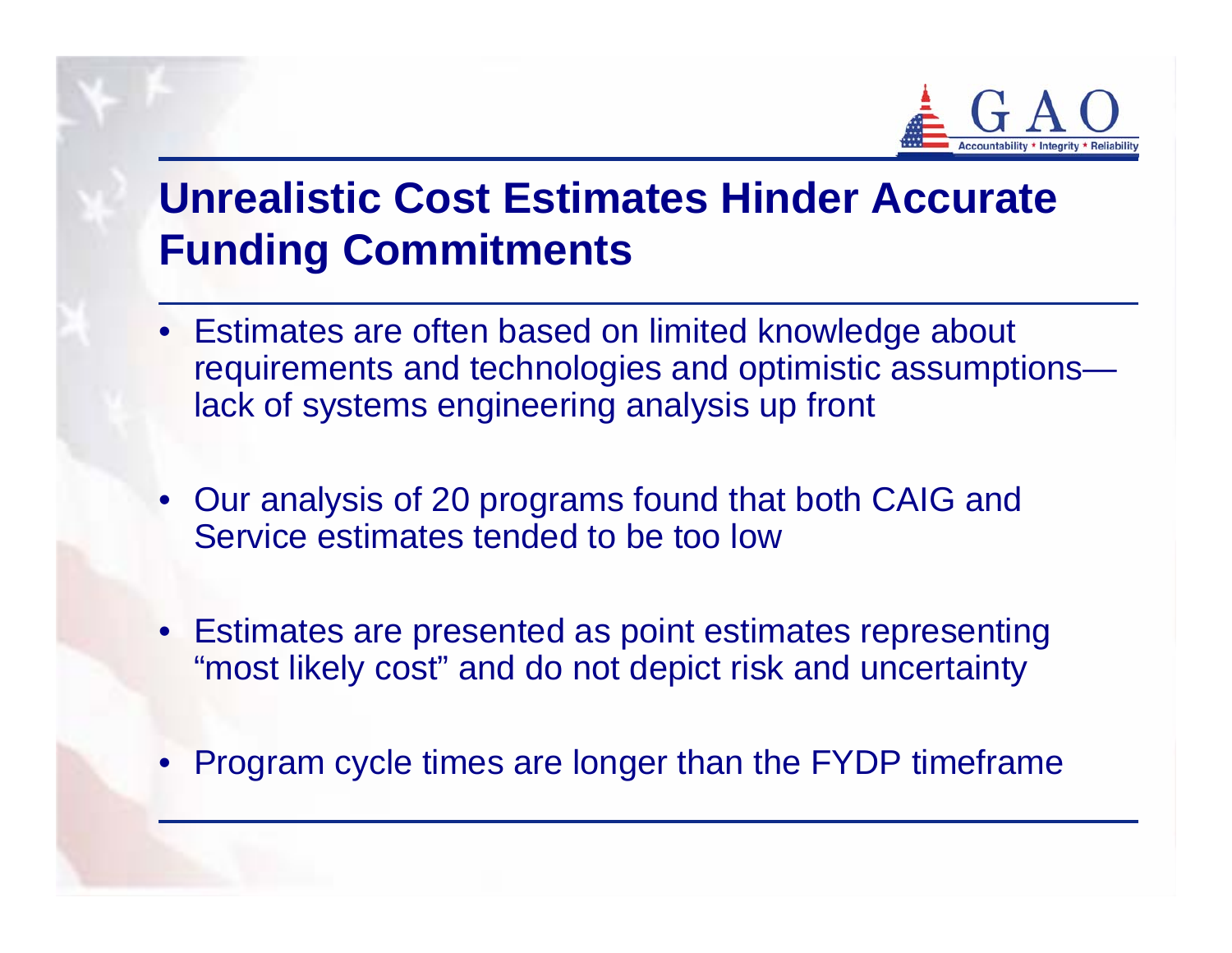

### **DOD's Failure to Balance Needs with Resources Promotes Unhealthy Competition**

- Relying on unrealistically low estimates, DOD has committed to more programs than its resources can support
- • In a zero-sum game, increases in one program will impact other programs
- Pressure to make a program stand out from others
- Pressure to appear affordable (fit within the FYDP)
- When "reality" hits and things don't go as planned, instability is the inevitable result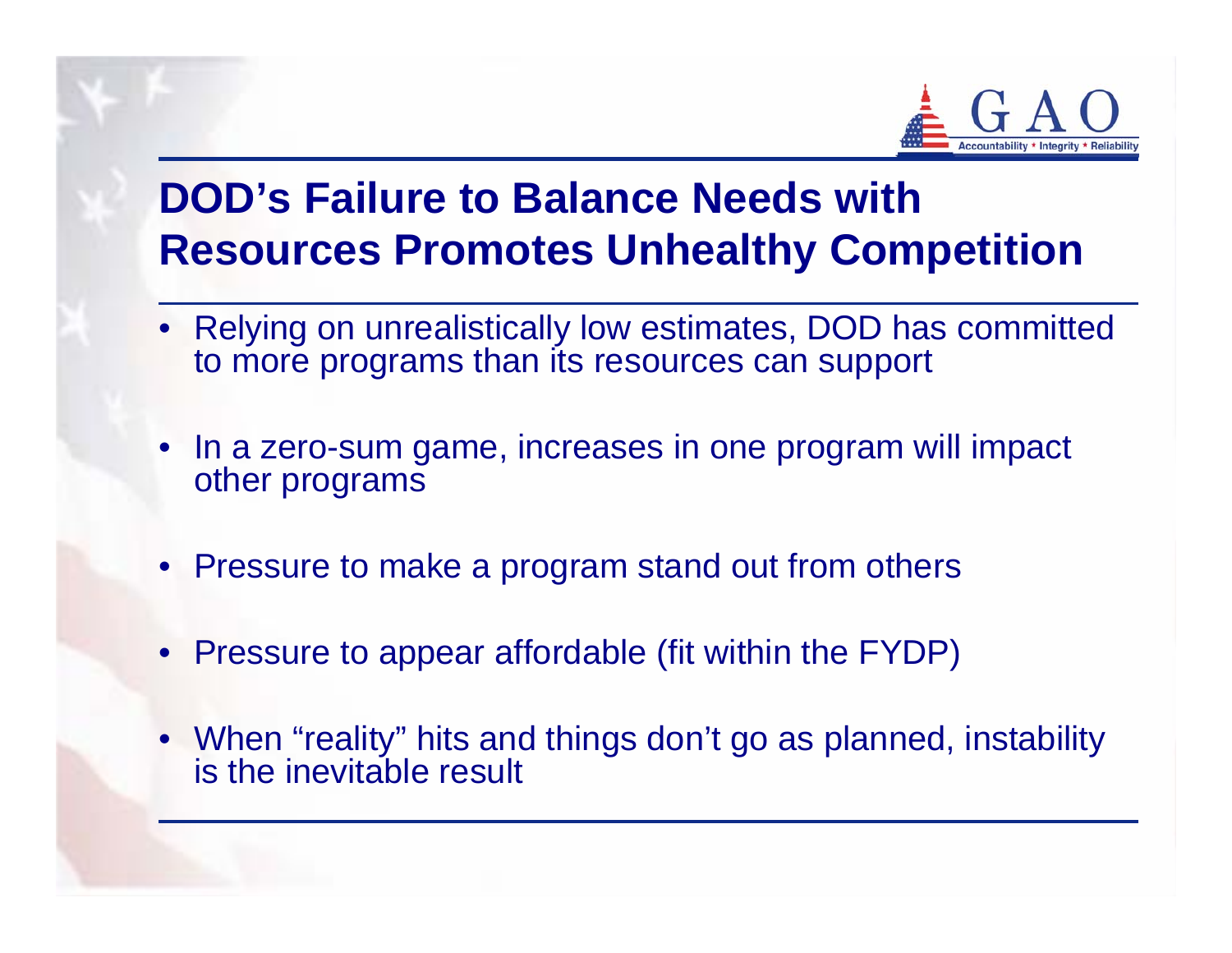

### **Recommended Steps to Improve Program Funding**

- Balance the current portfolio (to reduce the pressures of unhealthy competition)
- Require programs to have short, manageable development cycles (5 to 6 years long)
- • Require cost estimates to be presented as a range of likely costs (wider at a milestone A point and more narrow at milestone B)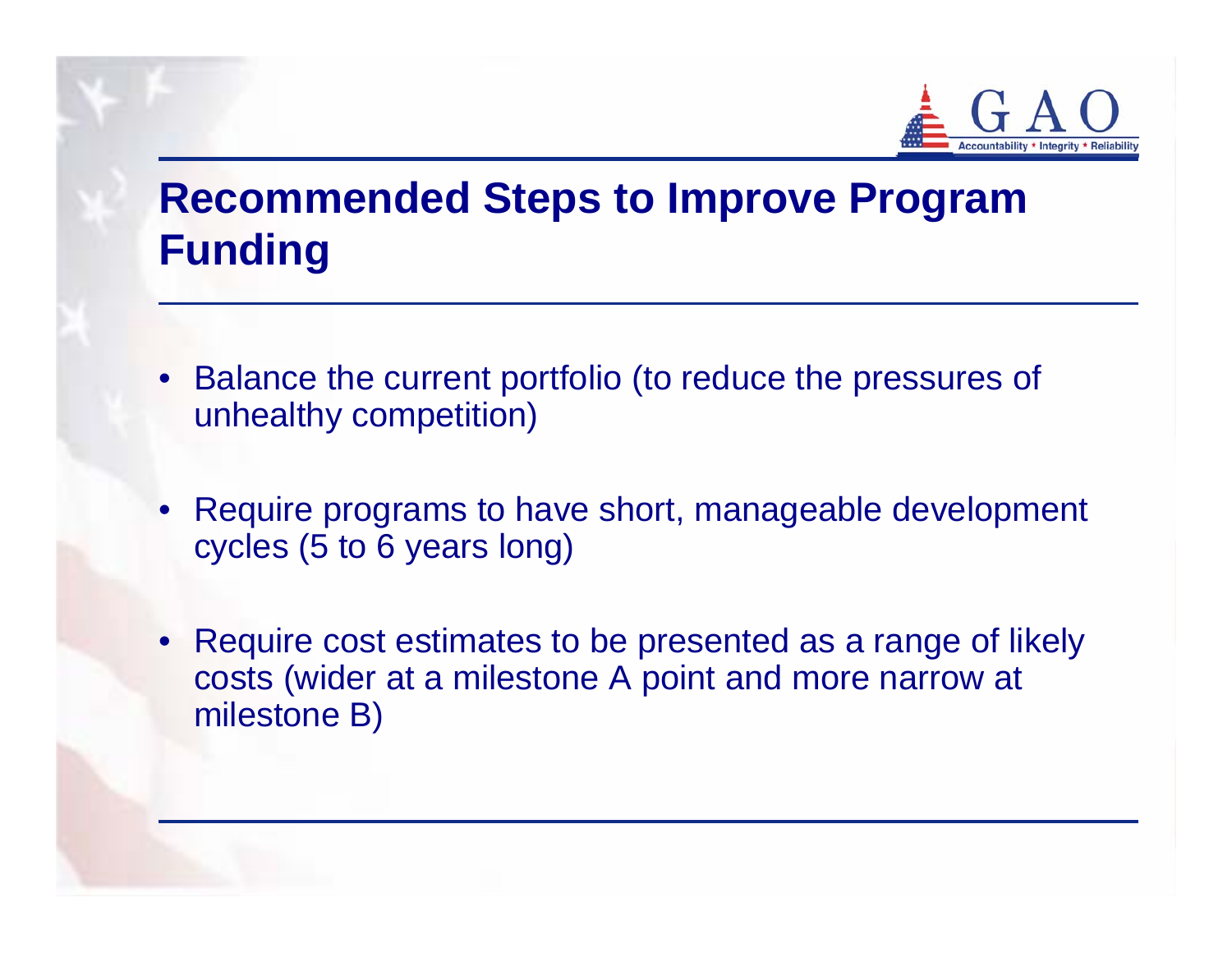

### **DOD's Requirements Process (JCIDS) Has Not Been Effective in Prioritizing Joint Capabilities**

- JCIDS is not meeting its objective to prioritize joint warfighting needs
	- • Military services, not the joint warfighting community continue to sponsor most JCIDS proposals
		- Almost 70% of initial capability proposals submitted to JCIDS since 2003 were sponsored by a military service
	- • Virtually all capability proposals that go through the JCIDS process are validated—or approved
		- Of 140 capability proposals since 2003 that completed the process, only 6 were not validated
	- •Process is also lengthy and cumbersome, making it difficult to respond to near-term needs
- •DOD is losing opportunities to strengthen joint warfighting<br>capabilities and constrain its portfolio of weapon system programs<br>to match available resources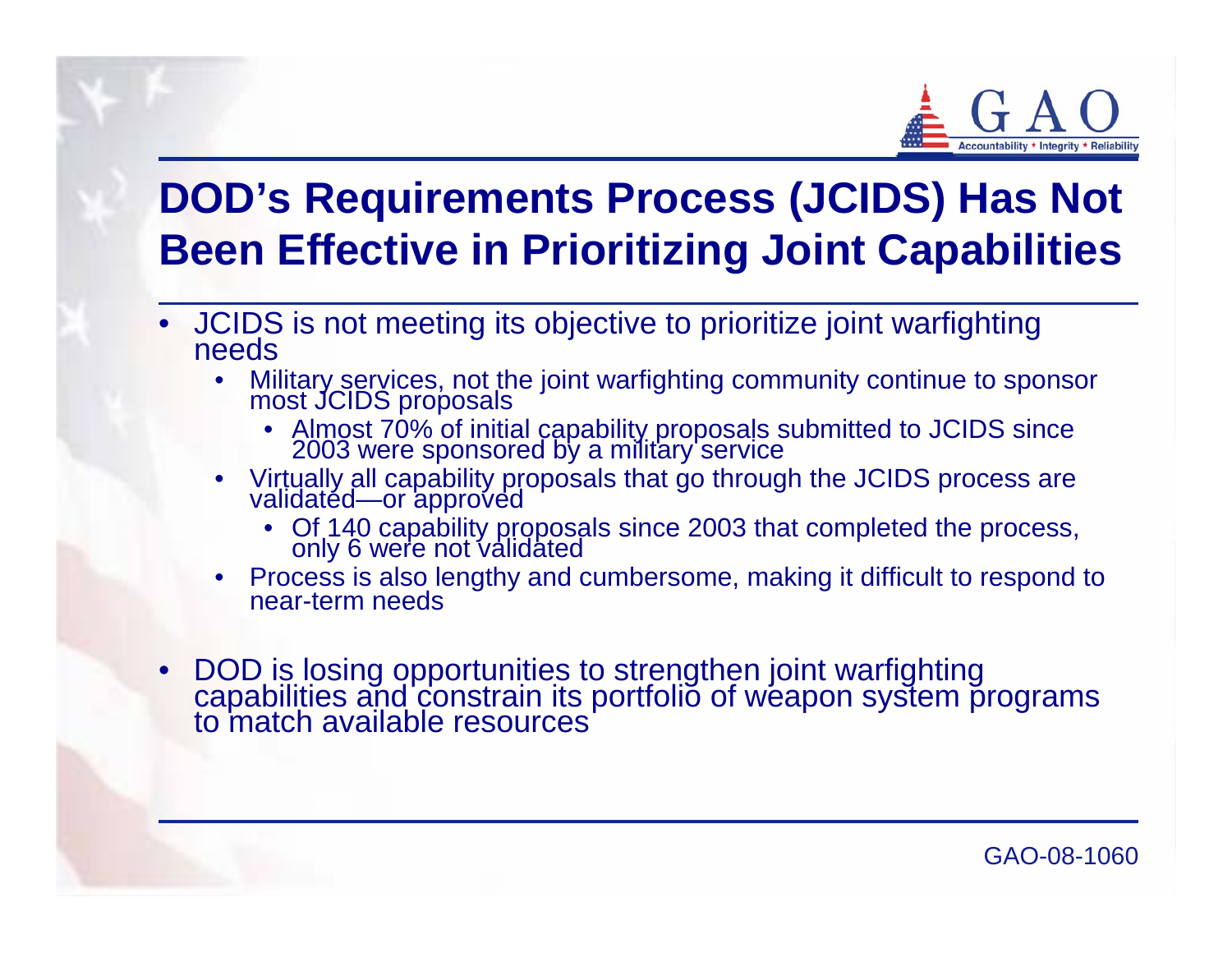

#### **DOD Lacks An Approach and Alignment of Resources to Prioritize and Balance Capability Needs**

- JCIDS largely responds to capability proposals that are submitted by sponsors on a case-by-case basis
- Lacking a more proactive and analytic approach, JCIDS has been ineffective at integrating and balancing needs
- The military services continue to drive the determination of capability needs, in part because they retain most of DOD's analytic capacity and resources
- Without an approach and entity in charge to determine what capabilities are needed, all proposals tend to be treated as priorities within the JCIDS process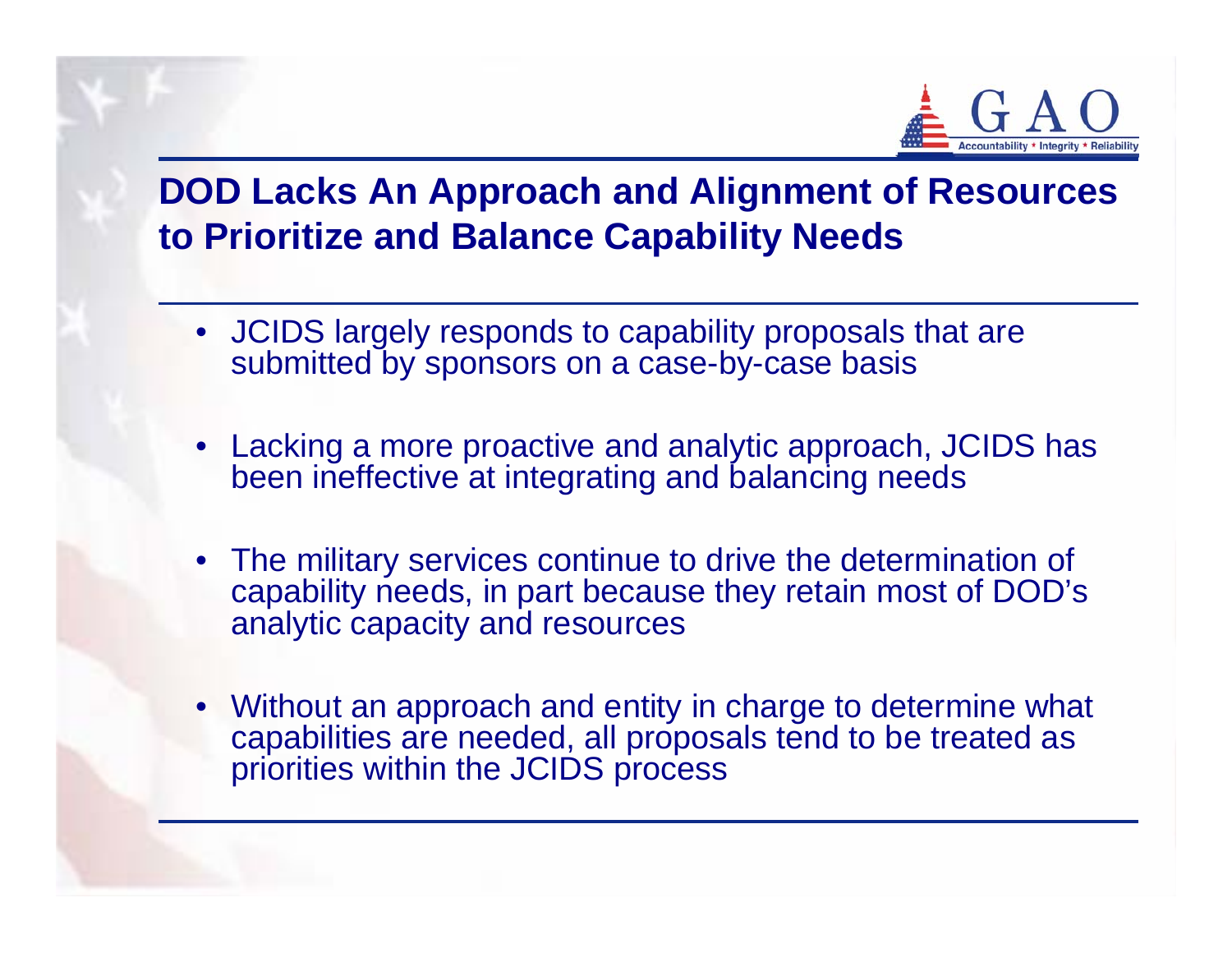

## **Recommended Steps To Improve JCIDS**

- Develop an analytic approach within JCIDS to better prioritize and balance capability needs department-wide, and
- Determine and allocate appropriate resources for conducting joint capabilities development planning